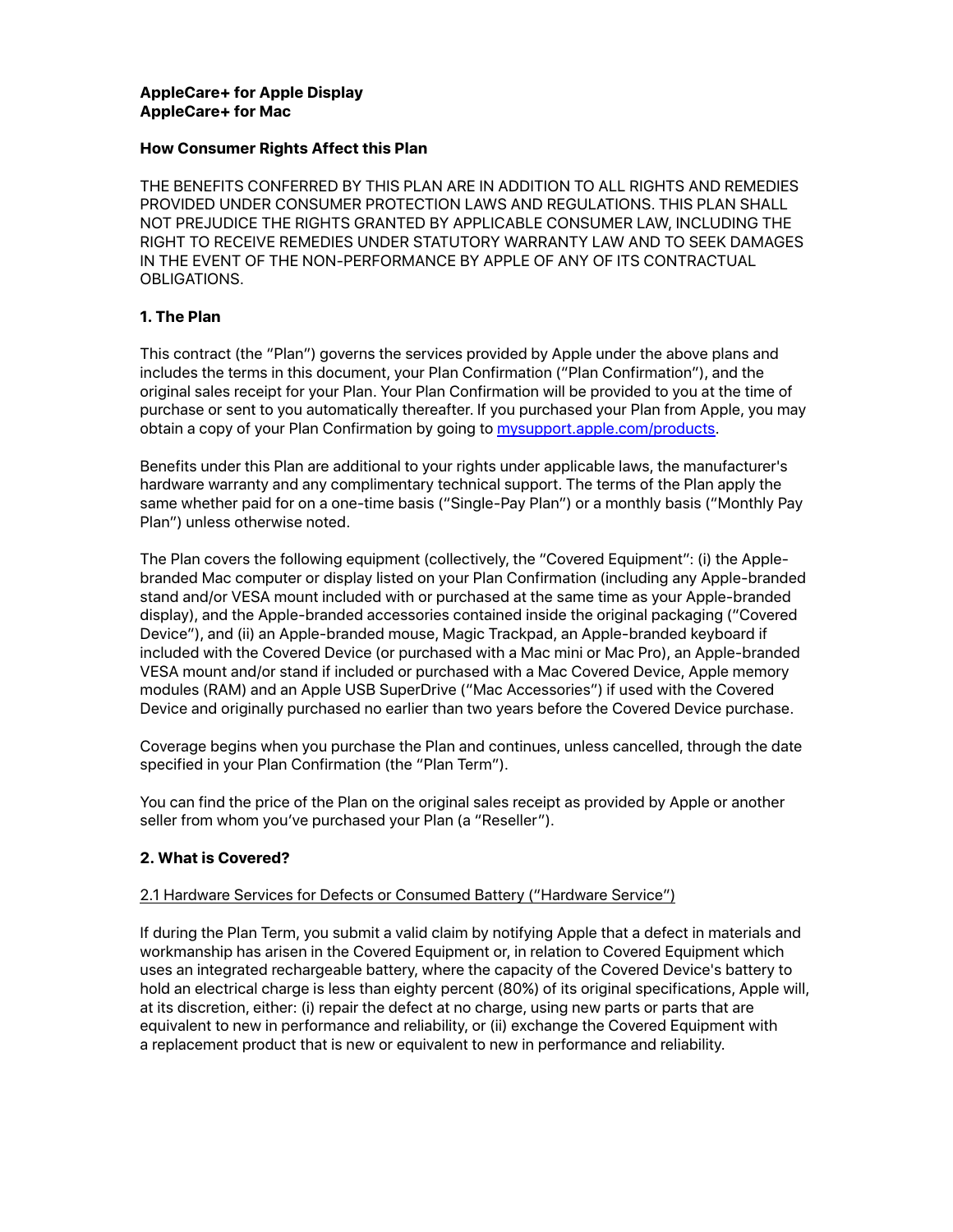All replacement products provided under this Plan will at a minimum be functionally equivalent to the original product. If Apple exchanges the Covered Equipment, the original product becomes Apple's property and the replacement product is your property, with coverage effective for the remainder of the Plan Term. Apple may use Covered Devices or replacement parts for service that are sourced from a country that is different from the country from which the Covered Device or original parts were sourced.

# 2.2 Services for Accidental Damage from Handling ("ADH Service")

If, during the Plan Term, you submit a valid claim by notifying Apple that the Covered Device has failed due to accidental damage from handling resulting from an unexpected and unintentional external event (for example, drops and damage caused by liquid contact from spills) ("ADH"), Apple will, at its discretion and subject to your payment of the service fee described below, either (i) repair the defect using new or refurbished parts that are equivalent to new in performance and reliability, or (ii) exchange the Covered Device with a replacement product that is new or equivalent to new in performance and reliability. Each time you receive services for ADH is a "Service Event". **Exclusions apply as described below. Further, services for ADH expire and all of Apple's obligations to you under this Section are fulfilled in their entirety once Apple has provided to you two (2) Service Events within each twelve (12)-month period based on your Plan's original purchase date as specified on the original sales receipt. Any unused Service Events will expire and you will get two (2) new ADH Service Events to use within the next twelve (12)-month period of continued coverage. All other Plan benefits continue throughout.**

**Important:** Please refer to Section 3 for exclusions on provision of ADH Service.

|                                                                                                        | Mac.                                                 | Apple Display                                        |
|--------------------------------------------------------------------------------------------------------|------------------------------------------------------|------------------------------------------------------|
| Tier 1 ADH Service Event<br>- Screen Only ADH Damage<br>- External Enclosure-only<br><b>ADH Damage</b> | A\$149/HK\$799/SGD\$138/<br>MOP\$799/B3,300          | A\$149/HK\$799/SGD\$138/<br>MOP\$799/B3,300          |
| Tier 2 ADH Service Event<br>- All Other ADH Damage                                                     | A\$429/HK\$2,299/<br>SGD\$428/<br>MOP\$2,399/B10,000 | A\$429/HK\$2,299/<br>SGD\$428/<br>MOP\$2,399/B10,000 |

The following service fees apply to each Service Event:

### *\*Fees include applicable taxes payable by you*

To qualify for the Tier 1 ADH Service Event fee, the Covered Device must have no additional damage beyond the screen-only damage (if applicable) or the external enclosure-only damage where such additional damage would prevent Apple from repairing the display or external enclosure. ADH damage to the Apple-branded stand and/or VESA mount used with your Applebranded display will be treated as external enclosure-only ADH damage. A Covered Device with additional damage will be charged the price of the Tier 2 ADH Service Event.

The ADH coverage under the Plan may be provided to you as a benefit under an arrangement which Apple has entered into with the relevant insurer named in Section 11 below in the country or jurisdiction where you purchased the Plan ("Insurer").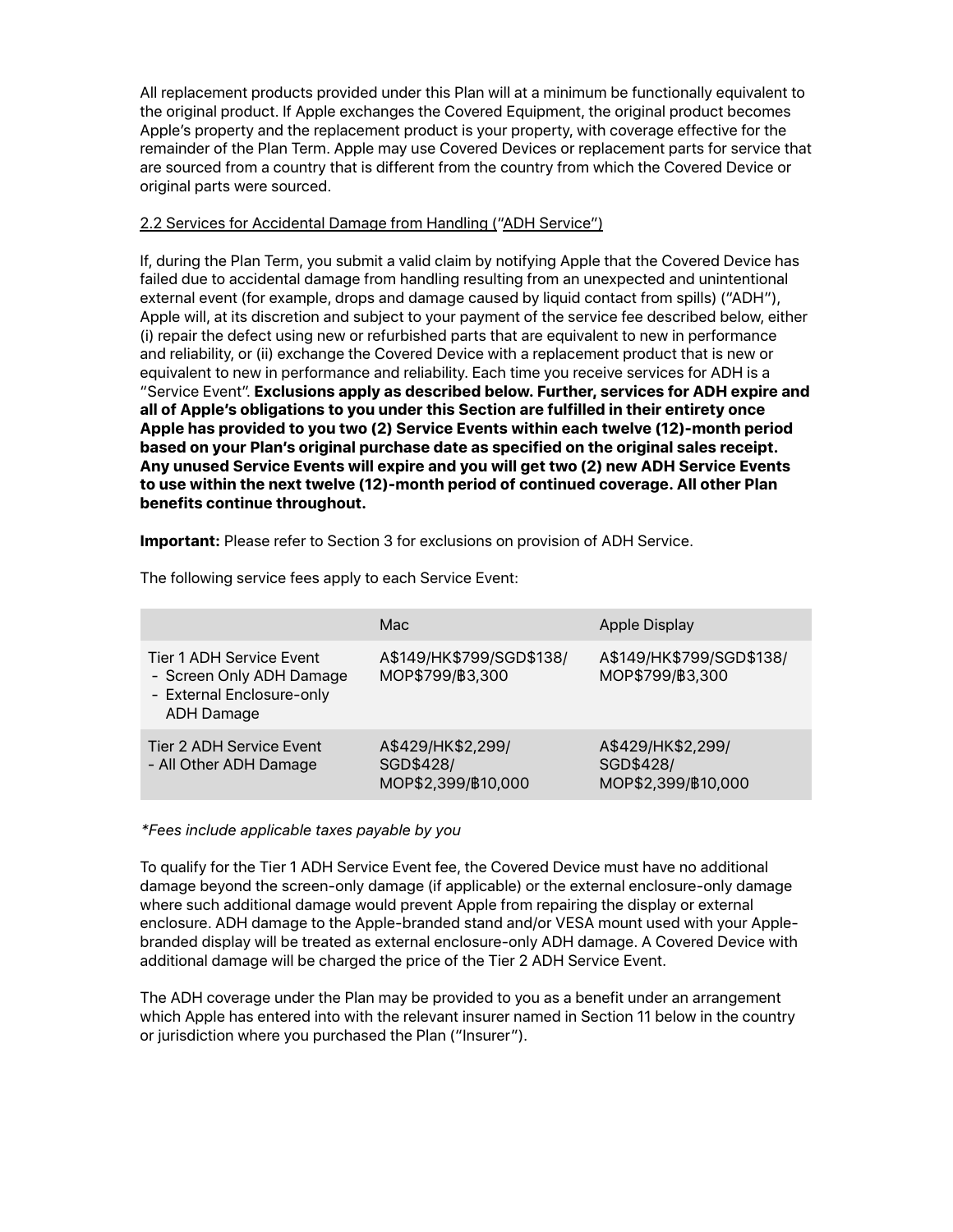Please note that if you seek service under this Plan in a country other than your country of purchase, the service fee will need to be paid in that country's currency and at that country's applicable rate – for further details, including regarding applicable fees by country, please visit the AppleCare+ support website at [apple.com/legal/sales-support/applecare/applecareplus/.](http://www.apple.com/legal/sales-support/applecare/applecareplus/)

# 2.3 Technical Support

During the Plan Term, Apple will provide you with priority access to telephone and web-based technical support for Covered Equipment ("Technical Support"). Your Technical Support starts on expiration of the complimentary technical support provided by Apple, which starts on the date you purchase the Covered Equipment. Technical support may include assistance with installation, launch, configuration, troubleshooting, and recovery (excluding data recovery), including storing, retrieving, and managing files; interpreting system error messages; and determining when hardware service is required or ADH coverage may be applicable. Apple will provide support for the then-current version of the supported software, and the prior Major Release. For purposes of this section, the term "Major Release" means a significant version of software that is commercially released by Apple in a release number format such as "1.0" or "2.0" and which is not in beta or pre-release form.

Apple Technical Support is limited to the following: (i) the Covered Equipment, (ii) the Applebranded Operating System ("macOS") and Apple-branded software applications that are preinstalled on or designed to operate with the Covered Equipment ("Consumer Software"), (iii) use of the graphical user interface for server administration and network management issues on Apple's operating system server software ("macOS Server"), and (iv) connectivity issues between the Covered Equipment and a computer or device that meets the Covered Equipment's connectivity specifications and runs an operating system supported by the Covered Equipment. **Exclusions apply as described below.**

# **3. What is not Covered?**

# 3.1 Hardware Service and ADH Service

Apple may restrict Hardware Service and ADH Service to the country where the Covered Equipment was originally purchased.

Apple will not provide Hardware Service or ADH Service in the following circumstances:

(a) to protect against normal wear and tear, or to repair cosmetic damage not affecting the functionality of the Covered Equipment;

(b) to conduct preventative maintenance;

(c) to replace Covered Equipment that is lost or stolen;

(d) to repair damage, including excessive physical damage (e.g., products that have been crushed, bent or submerged in liquid), caused by reckless, abusive, willful or intentional conduct, or any use of the Covered Equipment in a manner not normal or intended by Apple;

(e) to install, remove or dispose of the Covered Equipment or the equipment provided to you while the Covered Equipment is being serviced;

(f) to repair damage caused by a product that is not Covered Equipment;

(g) to repair any damage to Covered Equipment (regardless of the cause) if the Covered

Equipment has been opened, serviced (including for upgrades and expansions), modified,

installed or altered by anyone other than Apple or an authorized representative of Apple; (h) to repair pre-existing conditions of the Covered Equipment if you purchased the Plan after you purchased the Covered Equipment;

(i) to repair any damage to Covered Equipment with a serial number that has been altered, defaced or removed;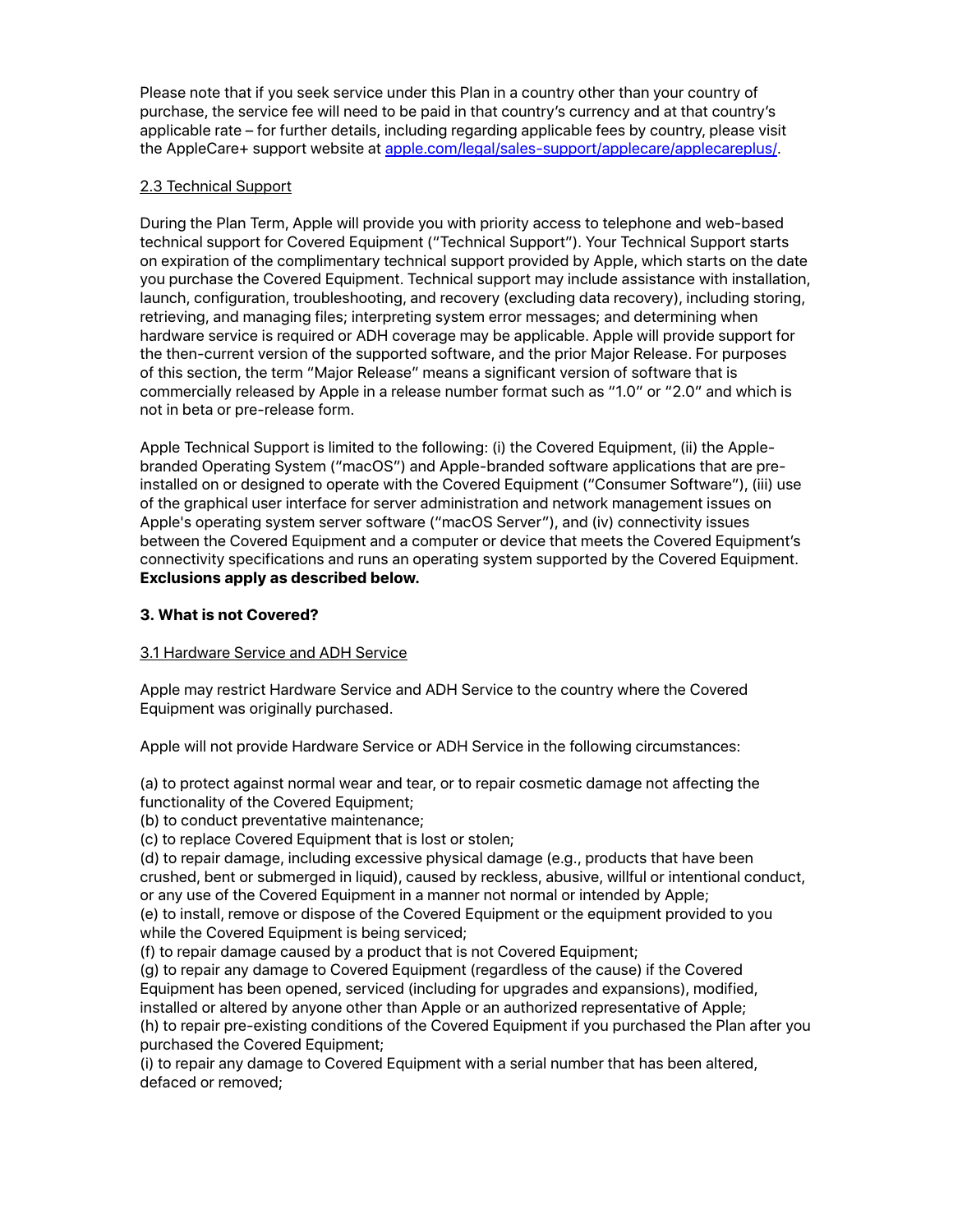(j) to repair damages caused by fire, earthquake, flood, or other similar external causes; or (k) to protect against damage caused by the presence of hazardous materials, including, but not limited to, biological materials and allergens, that present a risk to human health.

**Important:** For Plans purchased in Thailand, additional exclusions apply. Refer to Section 11 for the additional exclusions applicable to your Plan.

Installation of third-party parts may affect your coverage. As a condition of receiving Hardware or ADH Service, all Covered Equipment must be returned to Apple in its entirety including all original parts or Apple-authorized replacement components. The restriction does not prejudice your consumer law rights.

## 3.2 Technical Support

Apple will not provide Technical Support in the following circumstances:

(a) For use or modification to the Covered Equipment, the macOS, or Consumer Software in a manner for which the Covered Equipment or software is not intended to be used or modified; (b) For issues that could be resolved by upgrading software to the then-current version;

(c) For third-party products or their effects on or interactions with the Covered Equipment, the macOS, macOS Server, or Consumer Software;

(d) For your use of a computer or macOS that is not related to Consumer Software or to connectivity issues with the Covered Equipment;

(e) For software other than the macOS, macOS Server, or Consumer Software;

(f) For macOS software for servers, except when using the graphical interface for server

administration and network management issues on macOS Server on a Covered Device; (g) For any Consumer Software designated as "beta", "pre-release", or "preview" or similar designation;

(h) For damage to, or loss of any software or data that was residing or recorded on the Covered Equipment (note: the Plan does not cover the recovery or reinstallation of software programs and user data); or

(i) For third-party web browsers, email applications, and Internet service provider software, or the macOS configurations necessary for their use.

# **4. How to Obtain Service and Support?**

You may obtain service or Technical Support by calling Apple or accessing [support.apple.com/country-selector.](http://support.apple.com/country-selector) You must provide the Plan Agreement Number or Covered Device serial number. You must also, upon request, present your Plan Confirmation, and the original sales receipt for your Covered Device and your Plan.

# **5. Service Options**

Apple will provide Hardware or ADH Service to you through one or more of these options:

(a) Carry-in service. Carry-in service is available for most Covered Equipment. Return the Covered Equipment to an Apple-owned retail store location or to a service provider authorized by Apple that offers carry-in service. Service will be performed for you at the store, or the store may send the Covered Equipment to an Apple repair service ("ARS") site for service. You must promptly retrieve the Covered Equipment.

(b) Onsite service. Onsite service is available for many desktop and portable computers as well as for the Apple-branded display if the location of the Covered Equipment is within 80 kilometers radius of an Apple Authorised Onsite Service Provider. Certain parts serviceable under do-ityourself parts service, as described below, are not eligible for onsite service. If Apple determines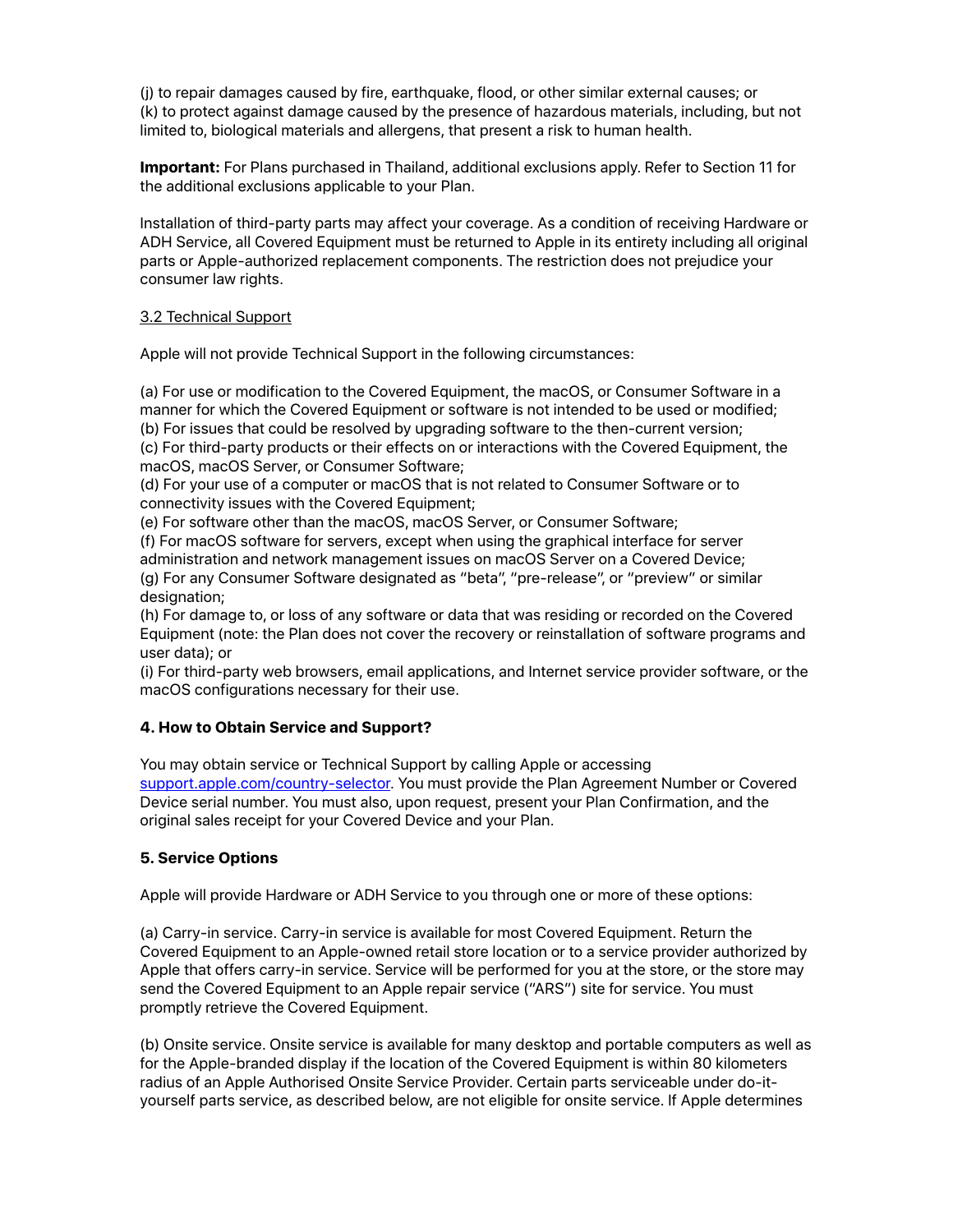that onsite service is available, Apple will dispatch a service technician to the location of the Covered Equipment. Service will be performed at the location, or the service technician will transport the Covered Equipment to an Apple Authorised Services Provider ("AASP") or Apple Repair Service ("ARS") location for repair. If the Covered Equipment is repaired at an AASP or an ARS location, Apple will arrange for transportation of the Covered Equipment to your location following service. If the service technician is not granted access to the Covered Equipment at the appointed time, any further onsite visits may be subject to an additional charge.

(c) Mail-in service. Direct mail-in service is available for most Covered Equipment. If Apple determines that your Covered Equipment is eligible for mail-in service, Apple will send you prepaid waybills (and, if needed, packaging material). You must ship the Covered Equipment to an ARS site in accordance with Apple's instructions. Once service is complete, the ARS site will return the Covered Equipment to you. Apple will pay for shipping to and from your location if you follow all instructions.

(d) Do-it-yourself ("DIY") parts service. DIY parts service is available for many Covered Equipment. This allows you to service your own Covered Equipment. In any case, Apple is not responsible for any labor costs you incur in respect to DIY parts service. If DIY parts service is available, the following process will apply:

(i) Service where Apple requires return of the replaced Covered Equipment part. Apple may require a credit card authorization to serve as security for the retail price of the replacement Covered Equipment part and applicable shipping costs. If you are not able to provide credit card authorization, service may not be available to you and Apple will offer an alternative arrangement for service. Apple will ship a replacement Covered Equipment part to you with installation instructions, if applicable, and any requirements for the return of the replaced Covered Equipment part. If you follow the instructions, Apple will cancel the credit card authorization, so you will not be charged for the Covered Equipment part and shipping to and from your location. If you fail to return the replaced Covered Equipment part as instructed or return a replaced product, part or accessory that is ineligible for service, Apple will charge the credit card for the authorized amount.

(ii) Service where Apple does not require return of the replaced Covered Equipment part. Apple will ship you free of charge a replacement Covered Equipment part accompanied by instructions for installation, if applicable, and any requirements for the disposal of the replaced part.

Should you require further assistance, you should contact Apple at the telephone numbers listed below.

Apple may change the method by which Apple provides repair or replacement service to you, and your Covered Equipment's eligibility to receive a particular method of service.

Service will be limited to the options available in the country where you request service. Service options, parts availability and response times may vary. If service is not available for the Covered Equipment in a country that is not the country of purchase, you may be responsible for shipping and handling charges to facilitate service in a country where service is available. If you seek service in a country that is not the country of purchase, you must comply with all applicable import and export laws and regulations and be responsible for all custom duties, V.A.T. and other associated sales taxes and charges. For international service, Apple may repair or exchange products and parts with comparable products and parts that comply with local standards.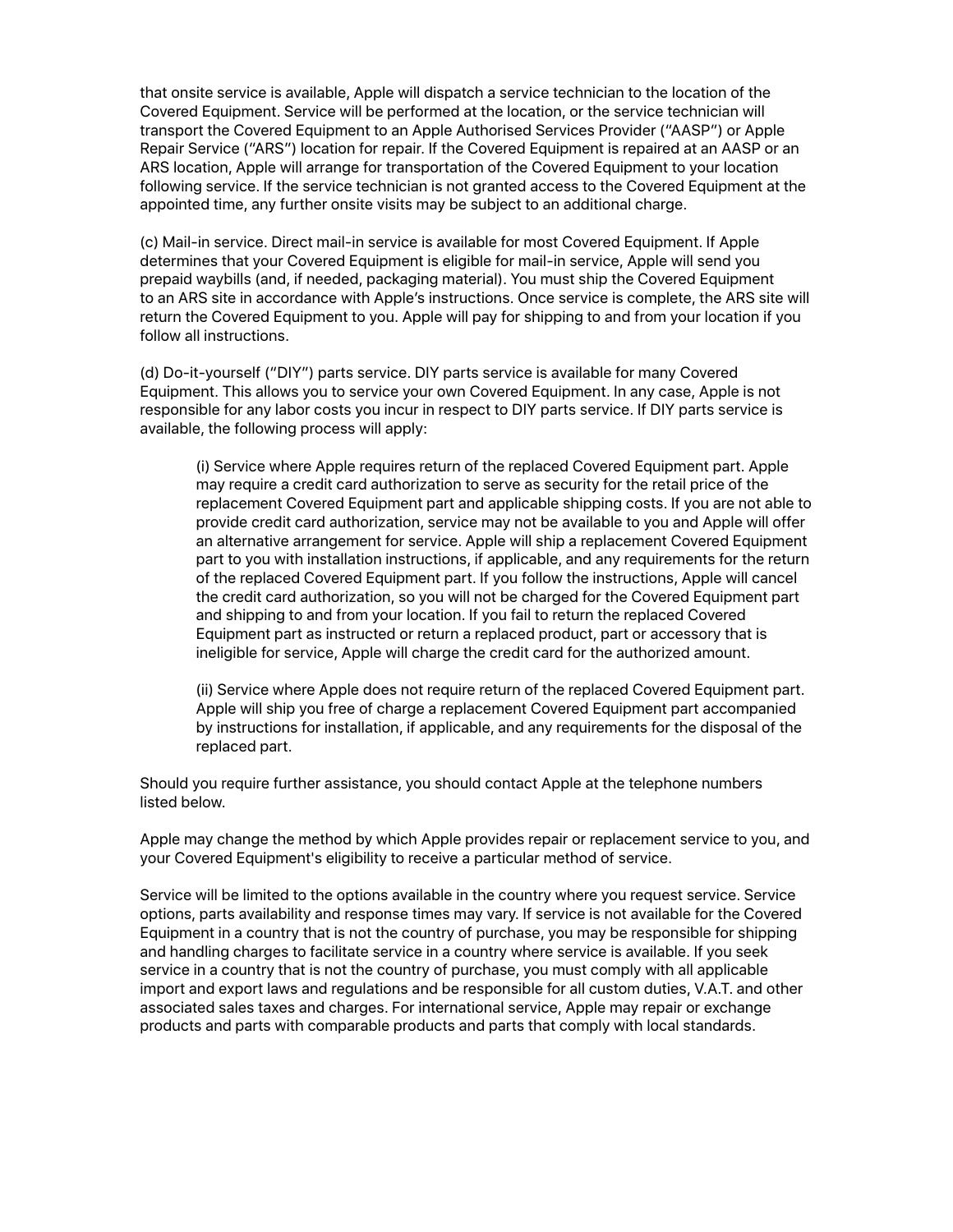# **6. Your Responsibilities**

To receive service or support under the Plan, you agree to (i) provide your Plan Agreement Number and a copy of your Plan's original proof of purchase, (ii) provide information about the symptoms and causes of the issues with the Covered Equipment, (iii) respond to requests for information needed to diagnose or service the Covered Equipment, (iv) follow instructions Apple gives you, (v) update software to currently published releases prior to seeking service, and (vi) back up software and data residing on the Covered Equipment.

DURING HARDWARE SERVICE, APPLE WILL DELETE THE CONTENTS OF THE COVERED EQUIPMENT, REFORMAT THE STORAGE MEDIA, AND REINSTALL THE COVERED EQUIPMENT'S ORIGINAL SOFTWARE CONFIGURATION AND SUBSEQUENT UPDATE RELEASES, WHICH WILL RESULT IN THE DELETION OF ALL SOFTWARE AND DATA THAT RESIDED ON THE COVERED EQUIPMENT PRIOR TO SERVICE. Apple will return your Covered Equipment or provide a replacement as the Covered Equipment was originally configured, subject to applicable updates. Apple may install macOS updates as part of hardware service that will prevent the Covered Equipment from reverting to an earlier version of the macOS. Third party applications installed on the Covered Equipment may not be compatible or work with the Covered Equipment as a result of the macOS update. You will be responsible for reinstalling all other software programs, data and passwords.

## **7. Limitation of Liability**

TO THE MAXIMUM EXTENT PERMITTED BY APPLICABLE LAW, APPLE AND ITS EMPLOYEES AND AGENTS, AND THE INSURER, WILL UNDER NO CIRCUMSTANCES BE LIABLE TO YOU OR ANY SUBSEQUENT OWNER OF THE COVERED EQUIPMENT FOR ANY INDIRECT OR CONSEQUENTIAL DAMAGES, INCLUDING BUT NOT LIMITED TO THE COSTS OF RECOVERING, REPROGRAMMING, OR REPRODUCING ANY PROGRAM OR DATA OR THE FAILURE TO MAINTAIN THE CONFIDENTIALITY OF DATA, ANY LOSS OF BUSINESS, PROFITS, REVENUE OR ANTICIPATED SAVINGS, RESULTING FROM APPLE'S OR THE INSURER'S OBLIGATIONS UNDER THIS PLAN. TO THE MAXIMUM EXTENT PERMITTED BY APPLICABLE LAW, THE LIMIT OF APPLE AND ITS EMPLOYEES' AND AGENTS' AND THE INSURER'S LIABILITY TO YOU AND ANY SUBSEQUENT OWNER ARISING UNDER THIS PLAN SHALL NOT EXCEED THE ORIGINAL PRICE PAID FOR THIS PLAN. APPLE SPECIFICALLY DOES NOT WARRANT THAT (i) IT WILL BE ABLE TO REPAIR OR REPLACE THE COVERED EQUIPMENT WITHOUT RISK TO OR LOSS OF PROGRAMS OR DATA, (ii) IT WILL MAINTAIN THE CONFIDENTIALITY OF DATA, OR (iii) THE OPERATION OF THE PRODUCT WILL BE UNINTERRUPTED OR ERROR-FREE.

THE BENEFITS CONFERRED BY THIS PLAN ARE IN ADDITION TO ANY RIGHTS AND REMEDIES PROVIDED UNDER CONSUMER LAWS AND REGULATIONS. TO THE EXTENT THAT LIABILITY UNDER SUCH LAWS AND REGULATIONS MAY BE LIMITED, APPLE'S LIABILITY IS LIMITED, AT ITS SOLE OPTION, TO REPLACEMENT OR REPAIR OF THE COVERED EQUIPMENT OR SUPPLY OF THE SERVICE. SOME STATES OR PROVINCES DO NOT ALLOW THE EXCLUSION OR LIMITATION OF INCIDENTAL OR CONSEQUENTIAL DAMAGES, SO SOME OR ALL OF THE ABOVE LIMITATIONS MAY NOT APPLY TO YOU.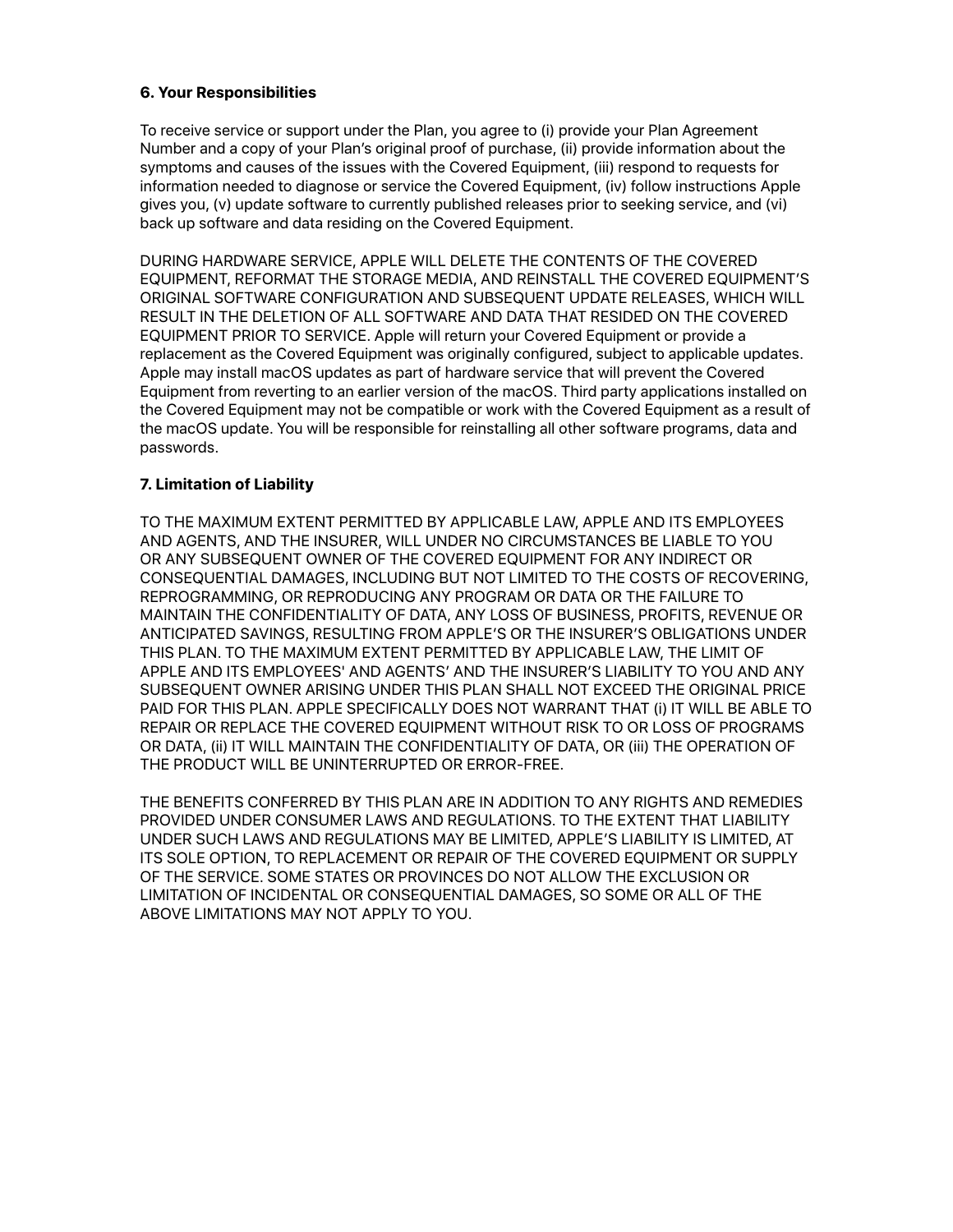# **8. Cancellation**

### 8.1 Your Cancellation Rights

Regardless of your method of purchase, you may cancel this Plan at any time for any reason.

(a) Cancellations with the return of your Covered Device:

Regardless of your Plan type, to cancel this Plan with the return of your Covered Device, go to the original sales channel of your Covered Device purchase (whether a Reseller or Apple). You (or the financing entity, in the event your Plan was financed) will receive a full Plan refund.

(b) All other cancellations:

#### (i) For Single-Pay Plans:

To cancel a Single-Pay Plan, call Apple, or you may send written notice with your Plan Agreement Number to the location appropriate to your country of purchase listed in Section 11. You must send a copy of the Plan's original proof of purchase with your notice.

Unless local law provides otherwise, cancellation refunds will be provided as follows:

(A) If you cancel within thirty (30) days of your Plan's purchase, or receipt of this Plan, whichever occurs later, you will receive a full refund less the value of any benefits provided to you under the Plan.

(B) If you cancel more than thirty (30) days after your receipt of this Plan, you will receive a pro rata refund of the original purchase price. The pro rata refund is based on the percentage of unexpired Plan Term from the Plan's date of purchase using the calculation set forth in Section 11 for your country of purchase.

### (ii) For Monthly Pay Plans:

To cancel a Monthly Pay Plan, you may:

(A) Turn off your next Monthly Pay Plan billing renewal through your billing platform (if available); or

(B) Call your billing provider (whether a Reseller or Apple) to cancel your Monthly Pay Plan.

Unless applicable local law provides otherwise, in either case, your cancellation will be deferred until midnight on the last day of the month for which the last monthly payment was paid. Your Monthly Pay Plan will remain active until the end of that month at which point it will be cancelled and no cancellation refund will be provided. Your failure to timely and fully make any monthly payment will be deemed an expression of your intent to cancel your Plan and you will not be entitled to receive a refund of any monthly payments you have made.

If your Monthly Pay Plan is financed by a third party, contact the financing entity to cancel your Plan. Apple may return any refund owed to the financing entity who paid Apple for your Plan.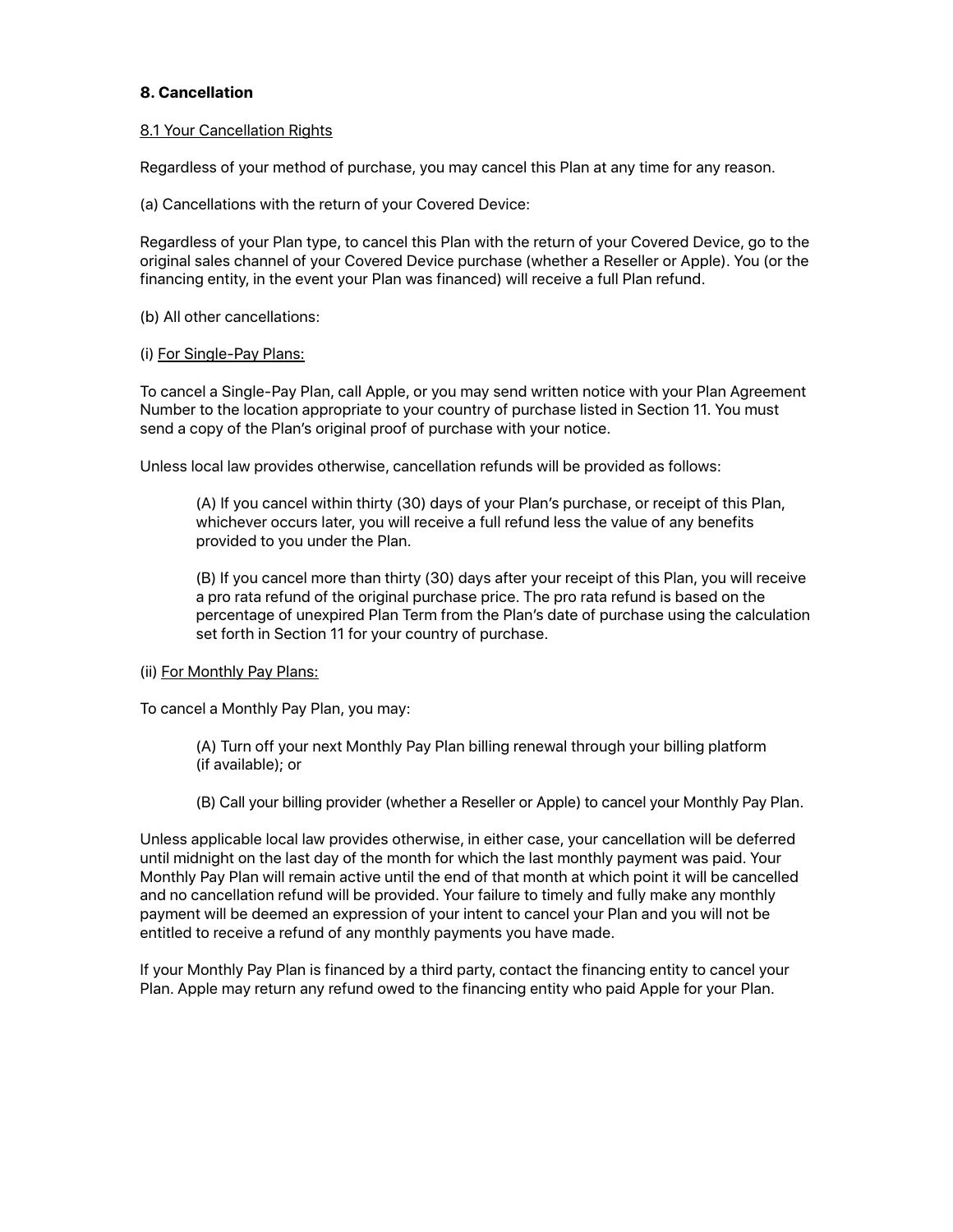## 8.2 Apple's Cancellation Rights

Unless applicable local law provides otherwise, Apple may cancel this Plan (both on its own behalf and on behalf of the Insurer) for fraud or material misrepresentation, or if service parts for the Covered Equipment are not available, upon thirty (30) days' prior written notice. If local law permits and Apple cancels this Plan for the unavailability of service parts, you will receive a prorata refund for the Plan's unexpired term.

## 8.3 Effect of Cancellation

Upon the effective date of your early cancellation, Apple's future obligations under this Plan to you are fully extinguished.

# **9. Transfer of Plan**

You may make a one-time permanent transfer of all of your rights under the Plan to another party, provided that: (i) you transfer to the other party the original proof of purchase, the Plan Confirmation, the Plan's printed materials and this service contract; (ii) you notify Apple of the transfer by sending notice of transfer to the location appropriate for your country as listed in Section 11, and (iii) the other party accepts the terms of this service contract. Additionally, with regard to Monthly Pay Plans, including if you financed the purchase of your Plan, the transferee must assume and comply with all payment obligations of the transferor, and any failure to do so by a transferee shall immediately trigger the cancellation provisions applicable to Monthly Pay Plans, as described in Section 8.1. When notifying Apple of the transfer, you must provide the Plan Agreement Number, the serial number of the Covered Equipment, and the name, address, telephone number and email address of the new owner.

## **10. General Terms**

(a) Apple may subcontract or assign performance of its obligations to third parties but shall not be relieved of its obligations to you in doing so.

(b) Apple is not responsible for any failures or delays in performing under the Plan that are due to events outside Apple's reasonable control.

(c) You are not required to perform preventative maintenance on the Covered Equipment to receive service under the Plan.

(d) This Plan is offered and valid only in the countries listed in Section 11. Persons who have not reached the age of majority may not purchase this Plan. This Plan may not be available in all jurisdictions, and is not available where prohibited by law.

(e) In carrying out its obligations Apple may, at its discretion and solely for the purposes of monitoring the quality of Apple's response, record part or all of the calls between you and Apple.

(f) You agree that any information or data disclosed to Apple under this Plan is not confidential or proprietary to you. Furthermore, you agree that Apple may collect and process data on your behalf when it provides service. This may include transferring your data to affiliated companies, the Insurer or service providers in accordance with the Apple Customer Privacy Policy.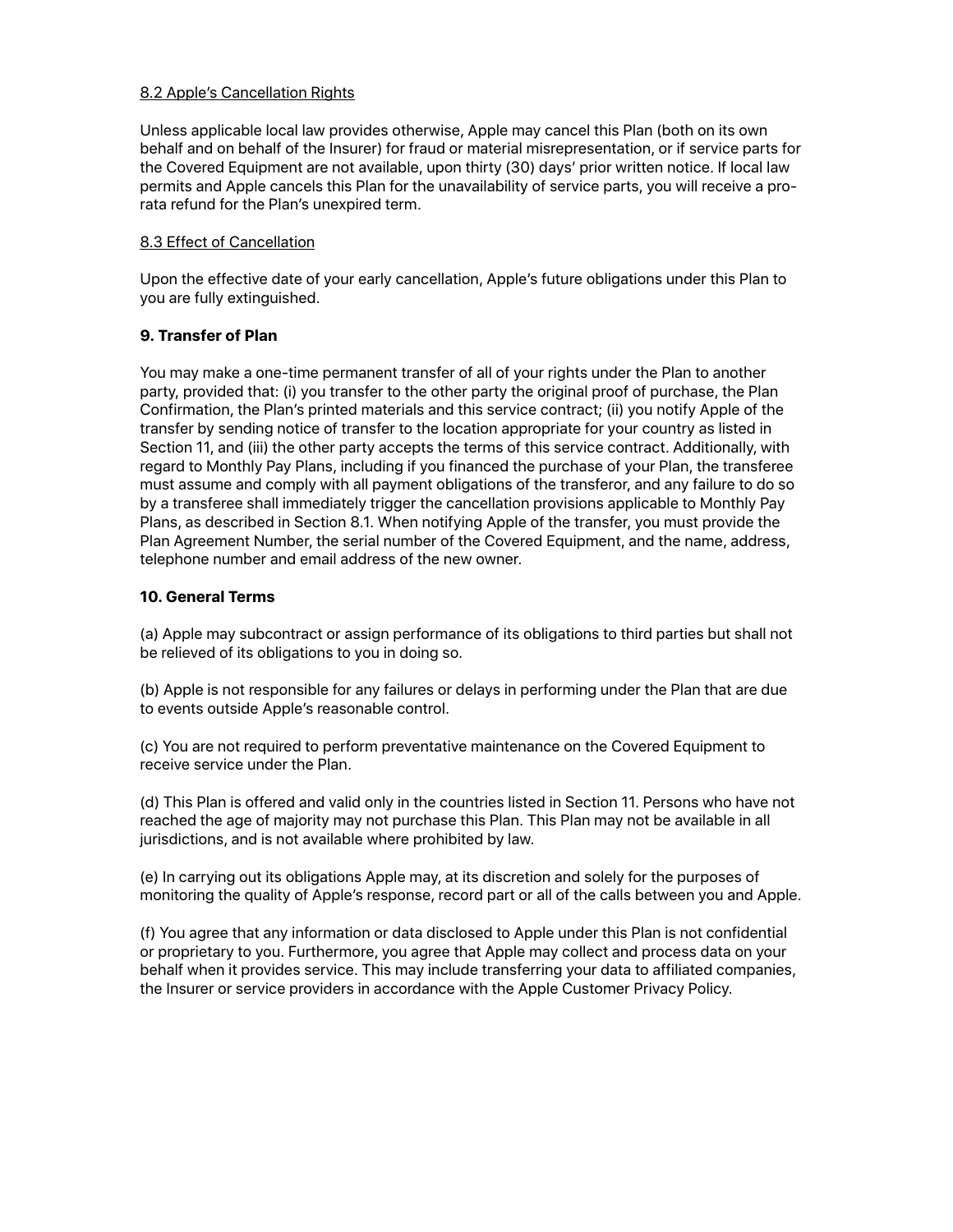(g) Apple has security measures, which should protect your data against unauthorized access or disclosure as well as unlawful destruction. You will be responsible for the instructions you give to Apple regarding the processing of data, and Apple will seek to comply with those instructions as reasonably necessary for the performance of the service and support obligations under the Plan. If you do not agree with the above or if you have questions regarding the processing of your data, contact Apple at the telephone numbers provided at [support.apple.com/en-au/HT201232.](http://support.apple.com/en-au/HT201232)

(h) **Apple will protect your information in accordance with Apple Customer Privacy Policy available at [apple.com/legal/privacy/](http://www.apple.com/legal/privacy/). If you wish to have access to the information that Apple holds concerning you or if you want to make changes, access [appleid.apple.com](https://appleid.apple.com/) to update your personal contact preferences or you may contact Apple at [apple.com/privacy/contact](http://www.apple.com/privacy/contact).**

(i) The terms of the Plan, including the original sales receipt of the Plan and the Plan Confirmation, shall prevail over any conflicting, additional, or other terms of any purchase order or other document, and constitute your and Apple's (and, where applicable, the Insurer's) entire understanding with respect to the Plan.

(j) Apple is not obligated to renew this Plan. If Apple does offer to renew this Plan, Apple will determine the price and terms.

(k) There is no informal dispute settlement process available under this Plan.

(l) "Apple" is the entity and legal and financial obligor listed in Section 11 for the country where you purchased the Plan.

(m) The governing law of this Plan is the law of the country listed in Section 11 where you purchased the Plan.

# **11. Country and Jurisdiction Variations**

One or more of the terms that appear below may apply to the Plan. The terms below may vary from one or more of the terms that appear above this Section. Product availability may vary by jurisdiction. The following jurisdiction variations will control if inconsistent with any other provisions of this Plan:

### 11.1 Australia

The rights described in this Plan in respect of returns, refunds and warranties are in addition to the statutory rights to which you may be entitled under the *Competition and Consumer Act 2010* (Cth) and other applicable Australian consumer protection laws and regulations. Our services come with guarantees that cannot be excluded under the Australian Consumer Law. You are entitled to a replacement or refund for a major failure and for compensation for any other reasonably foreseeable loss or damage. You are also entitled to have the goods repaired or replaced if the goods fail to be of acceptable quality and the failure does not amount to a major failure.

Parties to Contract – Apple Pty Limited at PO Box A2629, Sydney South, NSW, 1235 ("Apple") and (for the purpose of the ADH coverage) AIG Australia Limited (ABN 93 004 727 753, AFS Licence No 381686) of Level 12 717 Bourke Street Docklands Vic 3008 (as "Insurer"). Cancellation (Section 8) – Cancel by sending written notice to AppleCare Administration, Apple Pty Limited at PO Box A2629, Sydney South, NSW 1235. If you cancel more than 30 days after your receipt of this Plan, you will receive a pro-rata refund of the Plan's original purchase price, less the value of any service provided to you under the Plan.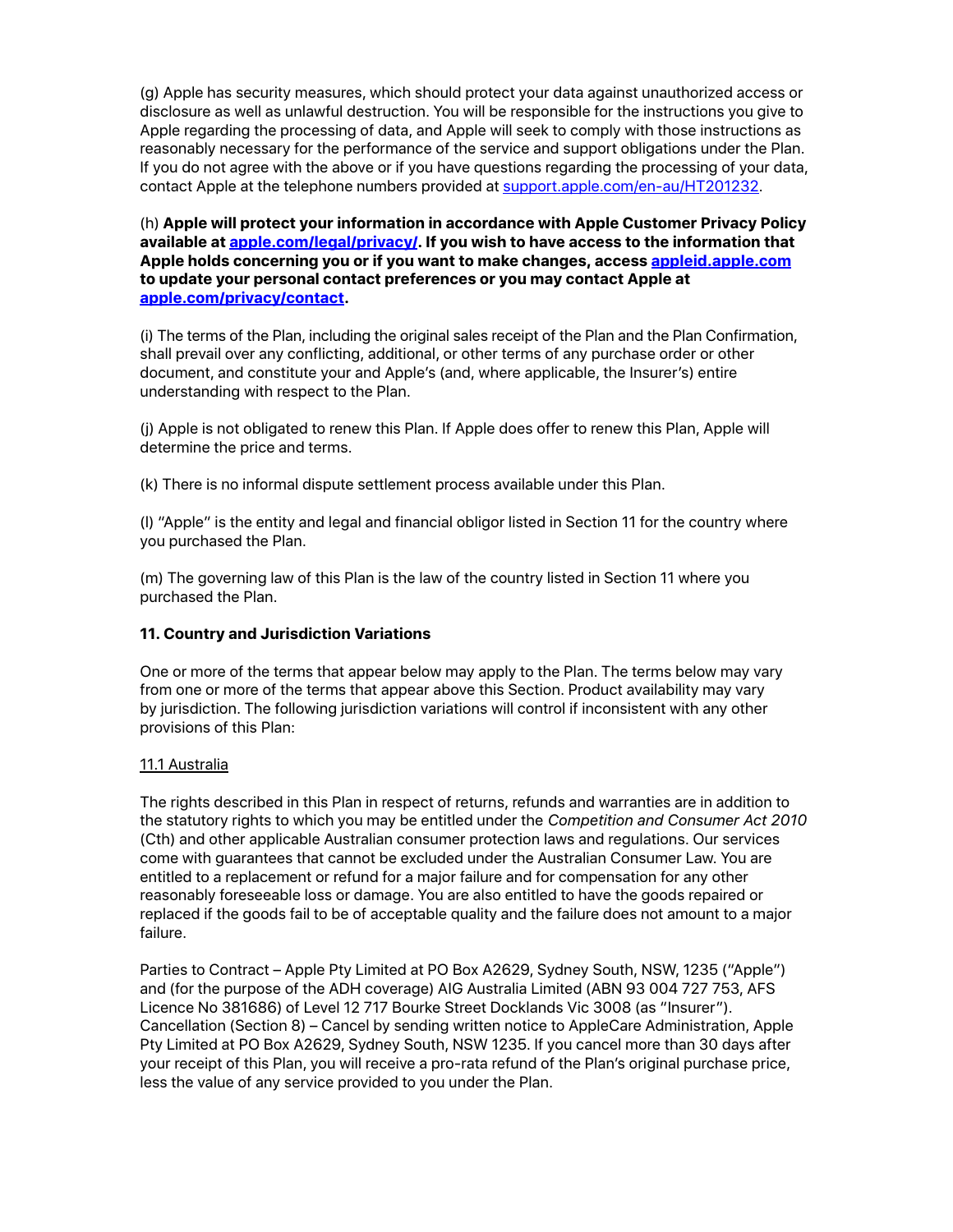Transfer (Section 9) – Transfer by sending written notice to AppleCare Administration, Apple Pty Limited at PO Box A2629, Sydney South, NSW, 1235.

General Terms (Section 10) – This plan is offered and valid only in Australia. The ADH coverage is provided to you pursuant to a group insurance policy that Apple Pty Limited has purchased from the Insurer. For ADH coverage, the Insurer has provided you with a Product Disclosure Statement (PDS). A copy of the PDS can also be accessed at [apple.com/legal/sales-support/applecare/](https://www.apple.com/legal/sales-support/applecare/applecareplus/au/mac/) [applecareplus/au/mac/](https://www.apple.com/legal/sales-support/applecare/applecareplus/au/mac/) and forms part of the coverage under Section 2.2. The Insurer appoints Apple to provide the Service Events under Section 2.2 of this Plan and covers the costs of such Service Events in excess of your service fee. For ADH coverage cancellation within the 30 days of purchase as set out in this Plan incorporates and is subject to the cooling off rights under the Corporations Act (2001) (Cth) for a general insurance product.

Apple Pty Limited operates as a Group Purchasing Body under ASIC Class Order CO/081. As a Group Purchasing entity, Apple is obliged to provide you with a disclosure statement which can be accessed at [apple.com/legal/sales-support/applecare/applecareplus/au/mac/](https://www.apple.com/legal/sales-support/applecare/applecareplus/au/mac/). Apple is not authorised to provide any financial advice in respect of the ADH.

The governing law for the Plan is the law in the State of New South Wales whose courts have non-exclusive jurisdiction to hear any disputes between the parties to this Plan.

#### 11.2 Hong Kong

Parties to Contract – Apple Asia Limited of Suites 2401-2412, Tower One, Times Square, Causeway Bay, Hong Kong ("Apple") and (for the purpose of the ADH coverage) AIG Insurance Hong Kong Limited of 46/F, One Island East, 18 Westlands Road, Island East, Hong Kong (as "Insurer"), an insurance company authorized to carry on general insurance business in and from Hong Kong under the Hong Kong Insurance Companies Ordinance and regulated by the Office of the Commissioner of Insurance.

Cancellation (Section 8) – Cancel by sending written notice to AppleCare Administration, Apple Asia Limited of Suites 2401-2412, Tower One, Times Square, Causeway Bay, Hong Kong. If you cancel more than thirty (30) days after your receipt of this Plan, you will receive a pro-rata refund of the Plan's original purchase price, less the value of any service provided to you under the Plan.

Transfer (Section 9) – Transfer by sending written notice to AppleCare Administration, Apple Asia Limited of Suites 2401-2412, One Tower One, Times Square, Causeway Bay, Hong Kong.

General Terms (Section 10) – This plan is offered and valid only in Hong Kong. The laws of the Special Administrative Region of Hong Kong govern this Plan. In Hong Kong, Apple is the obligor in relation to all obligations under this Plan apart from the ADH coverage. For ADH coverage, the Insurer appoints Apple to provide the Service Events under Section 2.2 of this Plan and covers the costs of such Service Events in excess of your service fee.

#### 11.3 Macau

Parties to Contract – Apple Macau Limitada, Avenida da Praia Grande, 759, 5/Floor, Macau, China.

Cancellation (Section 8) – Cancel by sending written notice to AppleCare Macau Limitada, Avenida da Praia Grande, 759, 5/Floor, Macau, China. If you cancel more than thirty (30) days after your receipt of this Plan, you will receive a pro-rata refund of the original purchase price. The pro-rata refund is based on the percentage of unexpired Plan Term from the Plan's date of purchase, less (i) ten percent (10%) of the pro-rata amount and (ii) the value of any service provided to you under the Plan.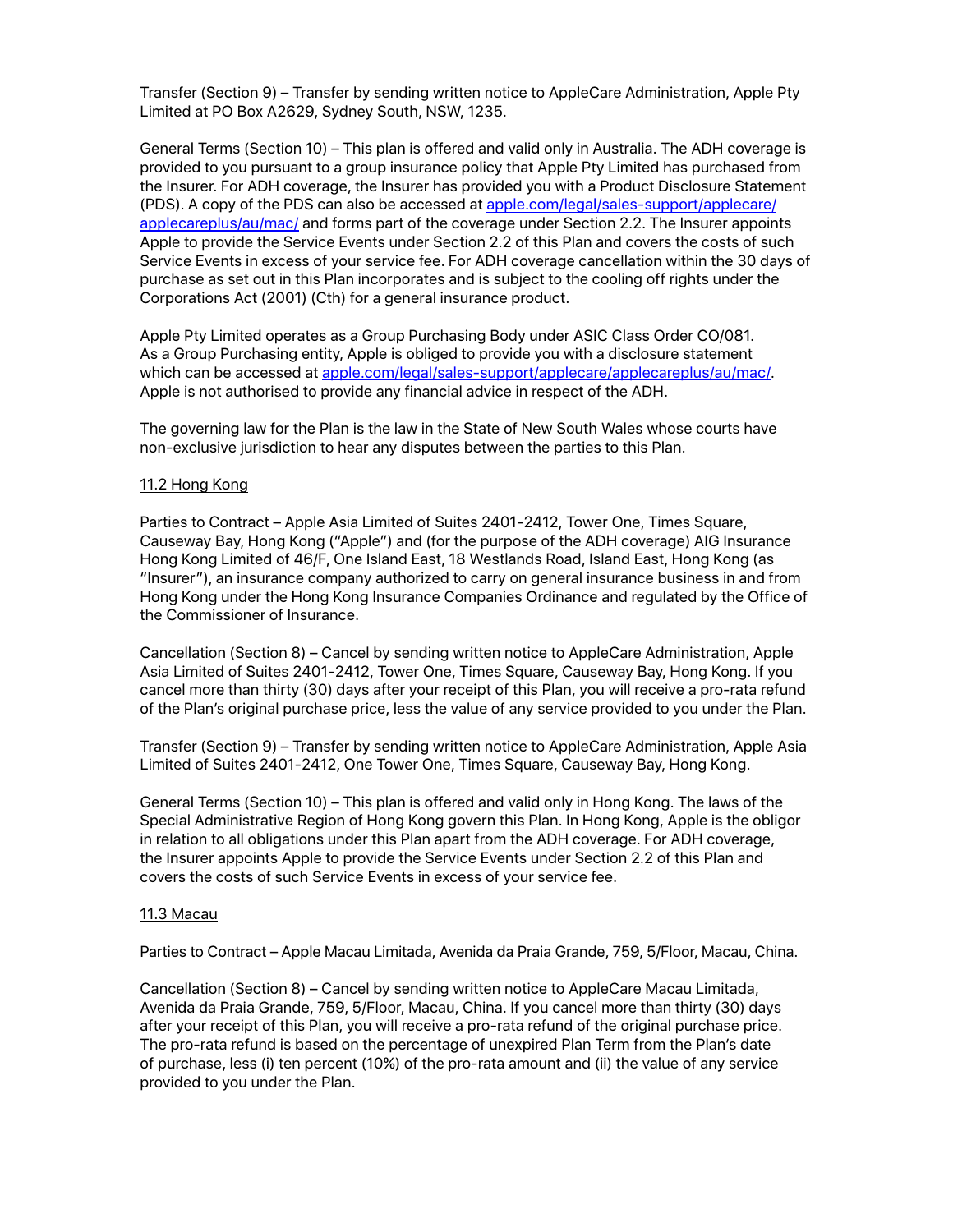Transfer (Section 9) – Transfer by sending written notice to Apple Macau Limitada, Avenida da Praia Grande, 759, 5/Floor, Macau, China.

General Terms (Section 10) – This plan is offered and valid only in Macau. The laws of Macau govern this Plan.

### 11.4 Singapore

Parties to Contract – Apple South Asia Pte. Ltd. of 7 Ang Mo Kio Street 64, Singapore 569086 ("Apple") and (for the purpose of the ADH coverage) AIG Asia Pacific Insurance Pte. Ltd. of 78 Shenton Way #07-16 Singapore 079120 (as "Insurer"), an insurance company authorized to carry on general insurance business in Singapore.

Cancellation (Section 8) – Cancel by sending written notice to AppleCare Administration, Apple South Asia Pte. Ltd. of 7 Ang Mo Kio Street 64, Singapore 569086. If you cancel more than thirty (30) days after your receipt of this Plan, you will receive a pro-rata refund of the Plan's original purchase price, less the value of any service provided to you under the Plan.

Transfer (Section 9) – Transfer by sending written notice to AppleCare Administration, Apple South Asia Pte. Ltd. of 7 Ang Mo Kio Street 64, Singapore 569086.

General terms (Section 10) – This plan is offered and valid only in Singapore. The laws of the Republic of Singapore govern this Plan. The ADH coverage is provided to you pursuant to a group insurance policy that Apple South Asia Pte. Ltd. has purchased from the Insurer.

### 11.5 Thailand

Parties to Contract – Apple South Asia (Thailand) Limited of 44th Floor, Room Nos. HH4401-6 and HH4408-9, The Offices at Central World, 999/9 Rama I Road, Pathumwan, Bangkok, 10330, Thailand ("Apple") and (for the purpose of the ADH coverage) AIG Insurance (Thailand) Public Company Limited of 21st -23rd Floor, Siam Piwat Tower, 989 Rama I Road, Patumwan, Bangkok 10330, Thailand (as "Insurer"), an insurance company authorized to carry on general insurance business in Thailand and regulated by the Office of Insurance Commission.

What is not Covered? (Section 3.1) – In addition to the exclusions listed in Section 3.1(a)-(I), Apple will not provide Hardware Service or ADH Service for Plans purchased in Thailand in the following additional circumstances: (m) to repair damage caused by willful or dishonest act, criminal offense, malicious act, or fraudulent act by, or within the knowledge of, you or your relatives or family members; (n) to repair damage resulting from, or caused by, short circuiting, arcing, self-heating, leakage of electricity, or power overload or outage for any cause; (o) any loss or damage caused by a terrorist act or nuclear peril incident; (p) breakdown or cessation of operation of Covered Equipment, which is not caused by an accident; or (q) any loss or damage to software or data.

Cancellation (Section 8) – Cancel by sending written notice to AppleCare Administration, Apple South Asia (Thailand) Limited of 44th Floor, Room Nos. HH4401-6 and HH4408-9, The Offices at Central World, 999/9 Rama I Road, Pathumwan, Bangkok, 10330, Thailand. If you cancel more than 30 days after your receipt of this Plan, you will receive a pro-rata refund of the Plan's original purchase price, less the value of any service provided to you under the Plan.

Transfer (Section 9) – Transfer by sending written notice to AppleCare Administration, Apple South Asia (Thailand) Limited, 44<sup>th</sup> Floor, Room Nos. HH4401-6 and HH4408-9, The Offices at Central World, 999/9 Rama I Road, Pathumwan, Bangkok, 10330, Thailand.